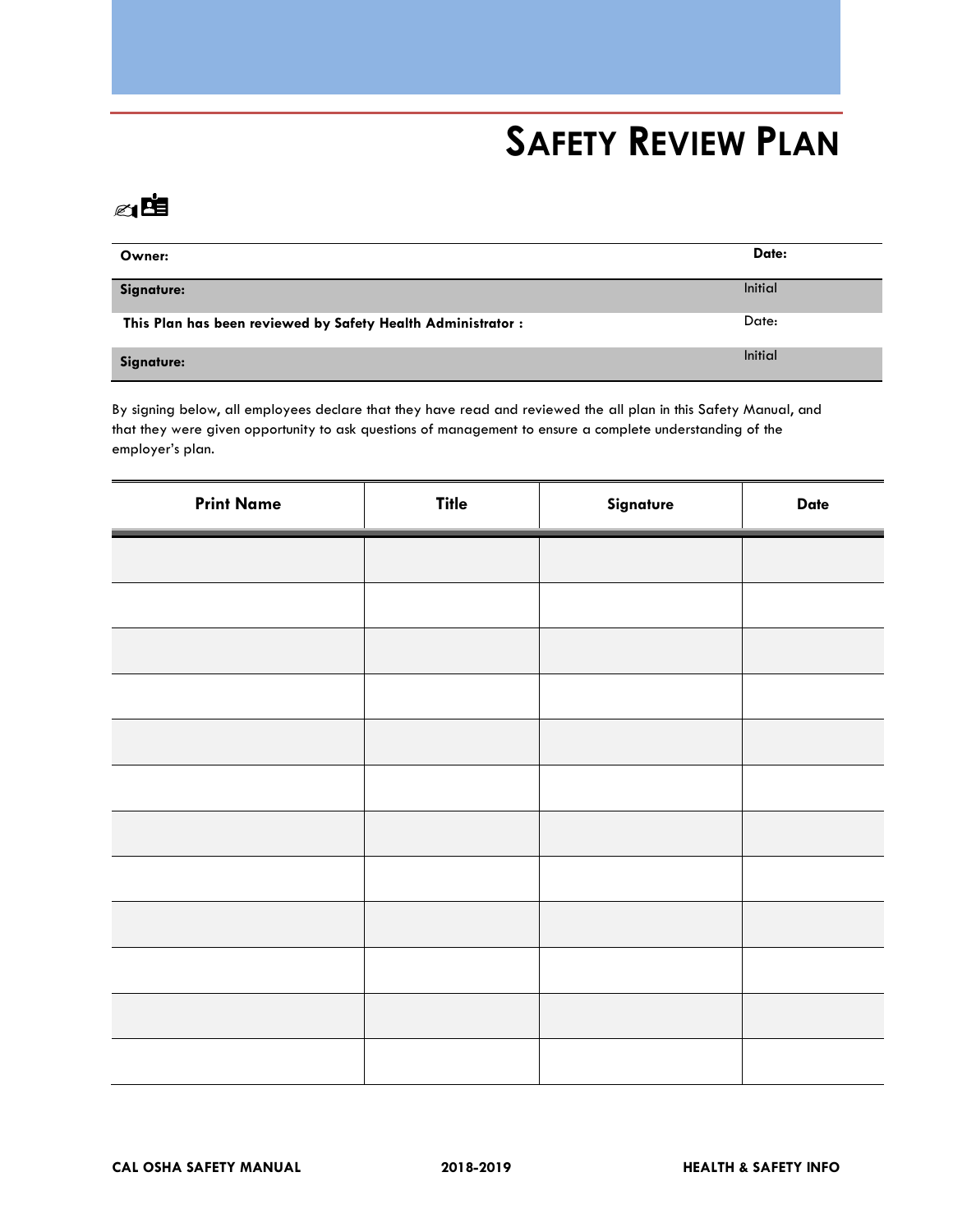*This form must be updated annually*

## **OUR SAFETY & HEALTH ADMINISTRATOR**

### **Safety Administrator/Coordinator:**

**Direct Phone No: Emergency Contact No:**

**Contact Email:**

### **ACCESS TO MEDICAL AND EXPOSURE RECORDS**

*BY CAL/OSHA REGULATION GENERAL INDUSTRY SAFETY ORDER 3204* 

### **YOU HAVE THE RIGHT TO SEE AND COPY:**

- ❖ *Your medical records and records of exposure to toxic substances or harmful physical agents*
- ❖ *Records of exposure to toxic substances or harmful physical agents of other employees with work conditions similar to yours*
- ❖ *Safety Data Sheets (SDS) or other information that exists for chemical or substances used in the workplace, or to which employees may be exposed*



### **(LOCATION) THESE RECORDS ARE AVAILABLEAT:**

### **FROM: (Person Responsible)**

**A COPY OF GENERAL INDUSTRY SAFETY ORDER 3204 IS AVAILABLE FROM:** 

OSHA Safety Manual, Section: IIPP, Appendix A

*The above information satisfies the requirements of GISO 3204 (g), which may be done by posting this placard in the workplace or by any similar method the employer chooses.*